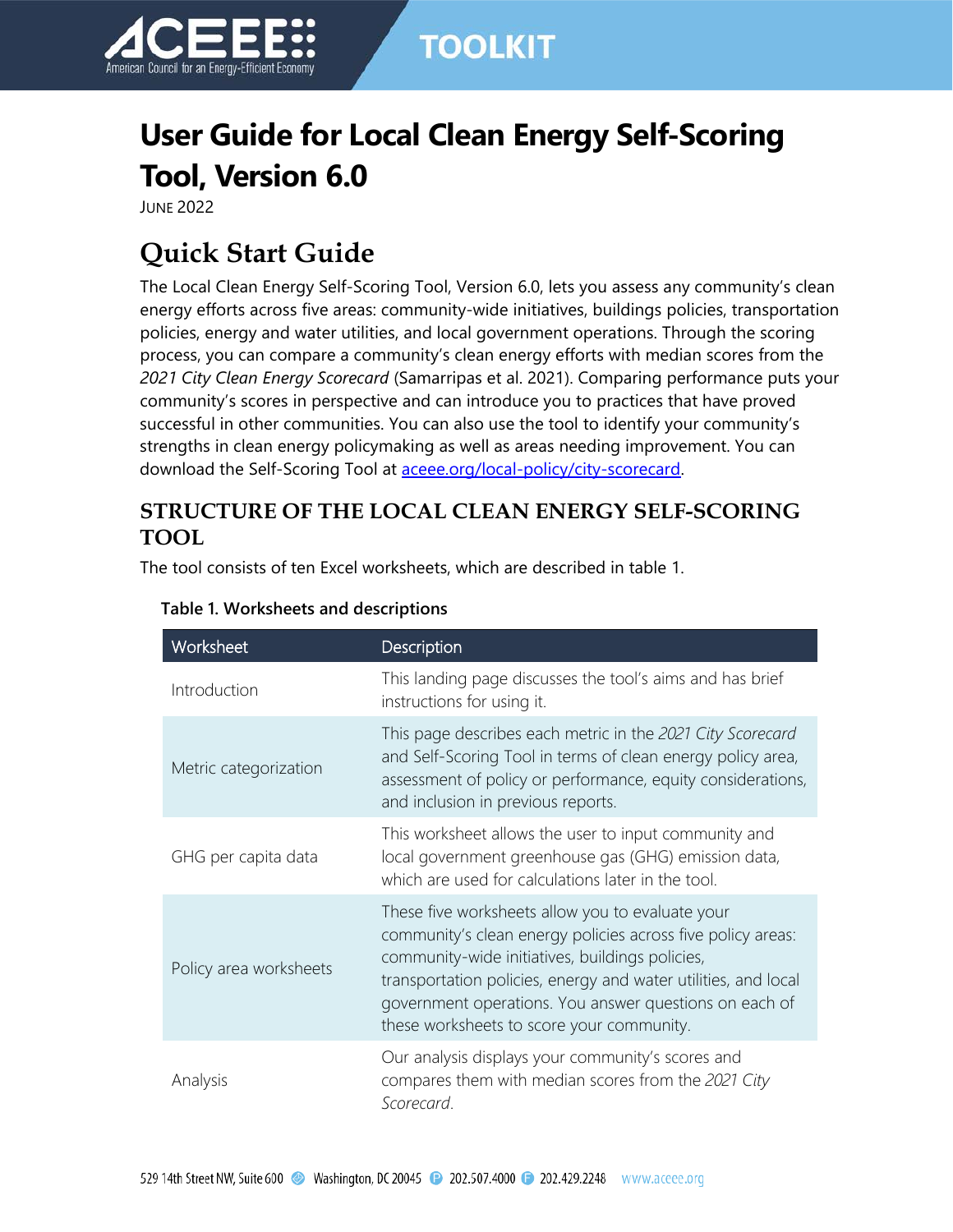| Worksheet    | <b>Description</b>                                                                                                                                                                                                                                         |
|--------------|------------------------------------------------------------------------------------------------------------------------------------------------------------------------------------------------------------------------------------------------------------|
| Utility list | This sheet lists utilities included in the 2021 City Scorecard as<br>a main electric or natural gas utility. Communities served by<br>a utility on this list can use that utility's data to answer<br>questions in the energy and water utilities section. |

The following instructions are a concise guide for using the Self-Scoring Tool. **We recommend that you review this entire user guide before engaging with the tool so that you fully understand its goals and features.**

**Step 1.** Read the information on the "Introduction" worksheet and enter the community information requested.

**Step 2.** Proceed to the "GHG per capita data" worksheet and input data for all years your city has available. These data will be used to assess your city's progress toward its GHG goals, if applicable.

**Step 3.** Proceed to a policy area worksheet (such as "Community-wide initiatives") and glance over the metrics and questions in Columns A and B. You can find comments regarding many of the questions in Column B by moving your cursor over a cell. Local governments can fill out the policy area worksheets in any order, but ACEEE recommends completing each worksheet to get a full view of your community's efforts.

**Step 4**. Return to the top of the worksheet and provide preliminary information. If you do not, scoring errors will occur. Answers provided to preliminary information questions may unlock different questions and scoring paths based on your community's authority. Other questions may appear as "not applicable" based on these answers.

**Step 5.** After you provide the preliminary information, respond to the first question posed in Column B by answering it in your own words in the answer column, Column C. Before providing your answer, please note:

- It is important to complete this column fully by recording the pertinent policy or program names, local government ordinances, or other information. These data will allow us to verify that you scored your community correctly.
- We recommend that you review the scoring criteria found on the drop-down menus in Column D before answering questions to understand how the questions relate to the methodology.
- If you do not have the data to answer a question, see Column F for a recommended data source.
- Write your community's response in cells that are **light blue.** Cells in Column C that are **darker blue** are locked. In these cases, the cell values will be filled in automatically from information you provided previously.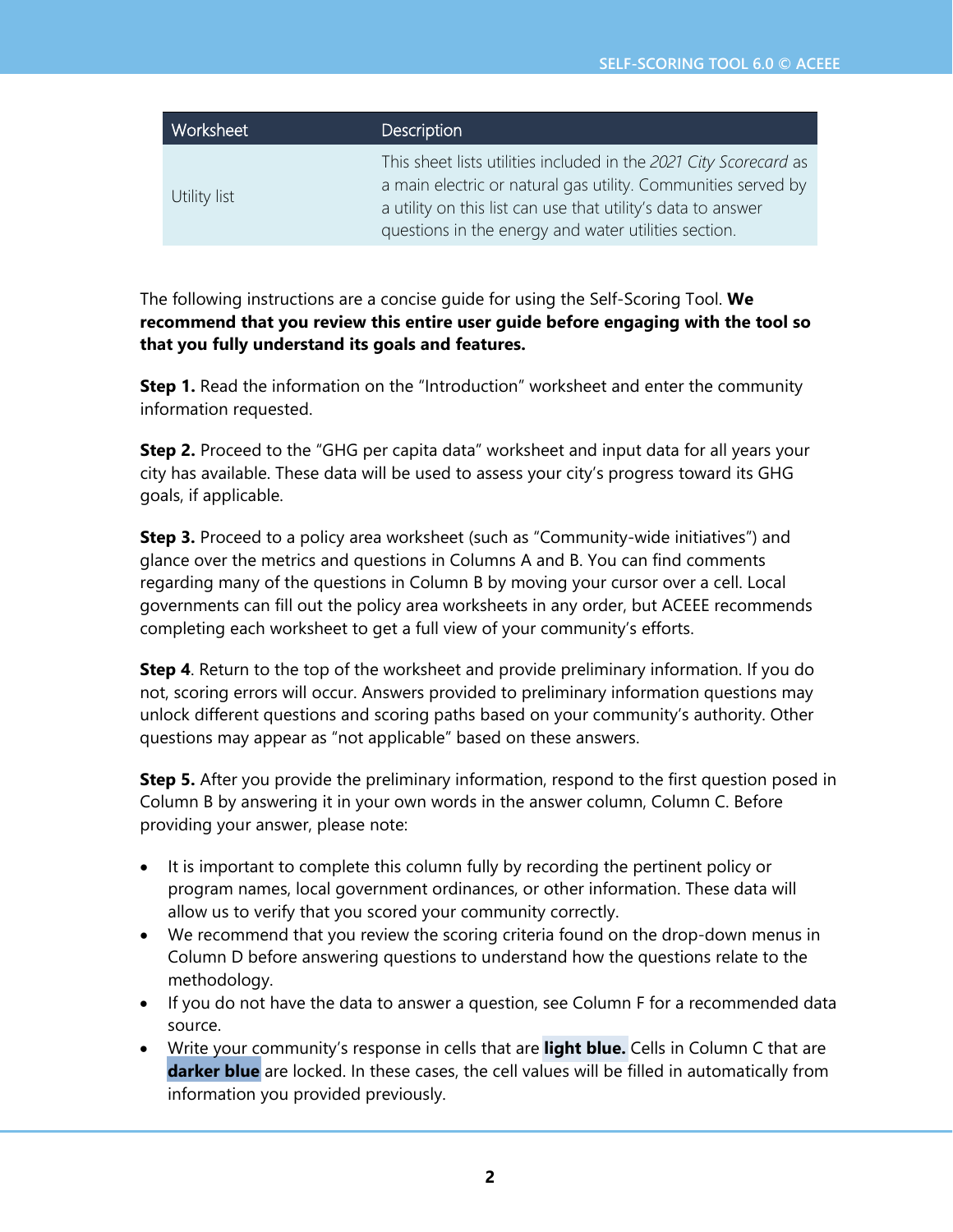**Step 6.** After answering a question in Column C, select a scoring criterion from the dropdown menu in Column D that best fits your answer in Column C. Once you select the scoring criterion, Column E will display the score.

**Step 7.** After working through the questions in one policy area worksheet, go to the next worksheet and complete it in the same way, as outlined in steps 3 through 6. Repeat this until you have completed all policy area worksheets.

*It is important to answer all the questions on each policy area worksheet. This is the only way to get a comprehensive assessment and benchmark clean energy efforts.*

**Step 8.** After you complete your community's evaluation, go to the "Analysis" worksheet to review the results and see a comparison of your community's score with median scores from the *2021 City Scorecard*.

We provide a more detailed discussion of the tool's analytical functions in the instructions that follow.

## **Introduction**

The *2021 City Clean Energy Scorecard* rates 100 large U.S. cities based on their policies and leadership in advancing clean energy (Samarripas et al. 202[1](#page-2-0)).<sup>1</sup> More than 50 metrics in the *City Scorecard* evaluate efforts across community-wide initiatives, buildings policies, transportation policies, energy and water utilities, and local government operations. The *City Scorecard* applies these metrics to large cities, but the same metrics can be valuable to other communities trying to increase the use of energy efficiency and renewable energy across their communities.

With this in mind, we translated the metrics of the *2021 City Clean Energy Scorecard* into the Excel-based Local Clean Energy Self-Scoring Tool, Version 6.0. This is an updated version of the Local Energy Efficiency Self-Scoring Tool we released in January 2021 (Tanabe et al. 2021).

You can use the tool to benchmark your community's current climate and energy efforts across the same policy areas addressed in the *City Scorecard*. The Self-Scoring Tool compares your community's scores with the median scores from the 100 cities in the *City Scorecard*, putting your community's scores into better perspective. You can also measure progress over time by using the tool to reevaluate efforts as the community implements new policies. The analysis in the Self-Scoring Tool outlines your community's scores for specific

<span id="page-2-0"></span><sup>&</sup>lt;sup>1</sup> The 2021 City Clean Energy Scorecard is available at [aceee.org/research-report/u2107.](https://www.aceee.org/research-report/u2107)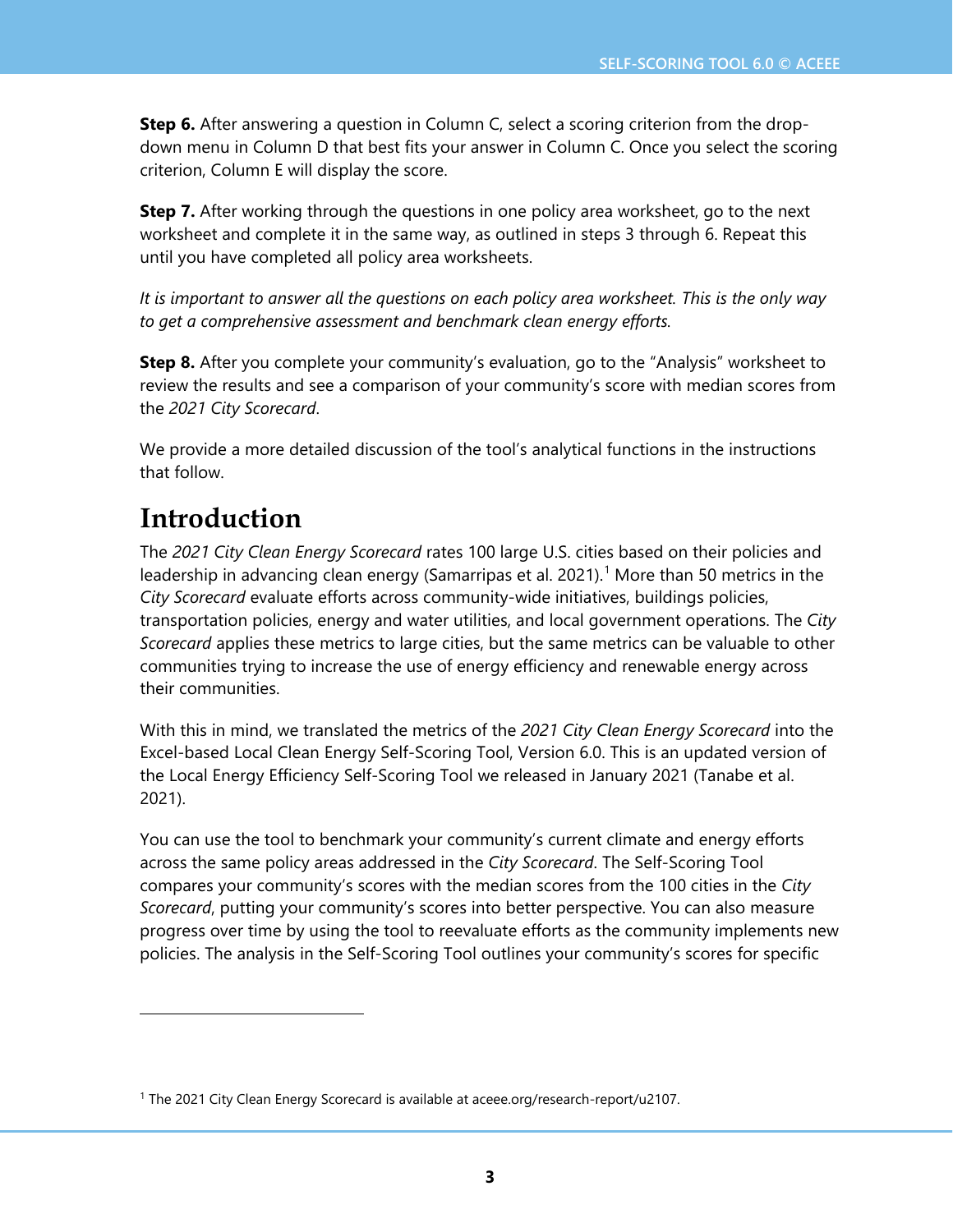clean energy actions and also compiles overall scores for equity in planning and program development, smart growth, and performance of city programs or policies.

Because we have already scored the largest U.S. cities in the *City Scorecard*, we envision small- and medium-size localities to be the primary users of this tool. The tool can inform the climate and energy policy decisions of smaller, more resource-constrained local governments and assist them in prioritizing future investments.

- Sustainability staff can benchmark municipal climate and energy efforts to get a better understanding of their progress and inform future policy decisions.
- Stakeholders, such as council or committee members, can score a community's clean energy efforts in an easy, transparent manner.
- Nonprofit organizations can learn about new clean energy programs and policies for their community, which they can advocate for or work to implement.
- Community members can measure and track the clean energy progress of their community and learn about the strengths and weaknesses of current programs to keep local officials accountable for these efforts.

After scoring your community, we encourage you to submit your results to ACEEE by sending the completed Self-Scoring Tool to [cityscorecard@aceee.org.](mailto:cityscorecard@aceee.org) Resources permitting, we will publish the results of leading and innovative communities in our State and Local Policy Database.<sup>[2](#page-3-0)</sup> This database lets us publicly recognize municipalities and share information on their activities with other local governments.

When publishing or citing your results from the Self-Scoring Tool, please use the following format:

[User's name]. [Year]. Based on analysis of self-reported data using the ACEEE Local Clean Energy Self-Scoring Tool (2022).

Please do not attribute your results and scores to ACEEE unless you have submitted the data to ACEEE and we have verified the scores.

There are no version requirements for using the Self-Scoring Tool on a PC or Mac computer. The tool should work on all versions of Microsoft Excel. If you encounter any issues while using the tool, please contact us at [cityscorecard@aceee.org.](mailto:cityscorecard@aceee.org)

<span id="page-3-0"></span><sup>&</sup>lt;sup>2</sup> The State and Local Policy Database is available at database.aceee.org.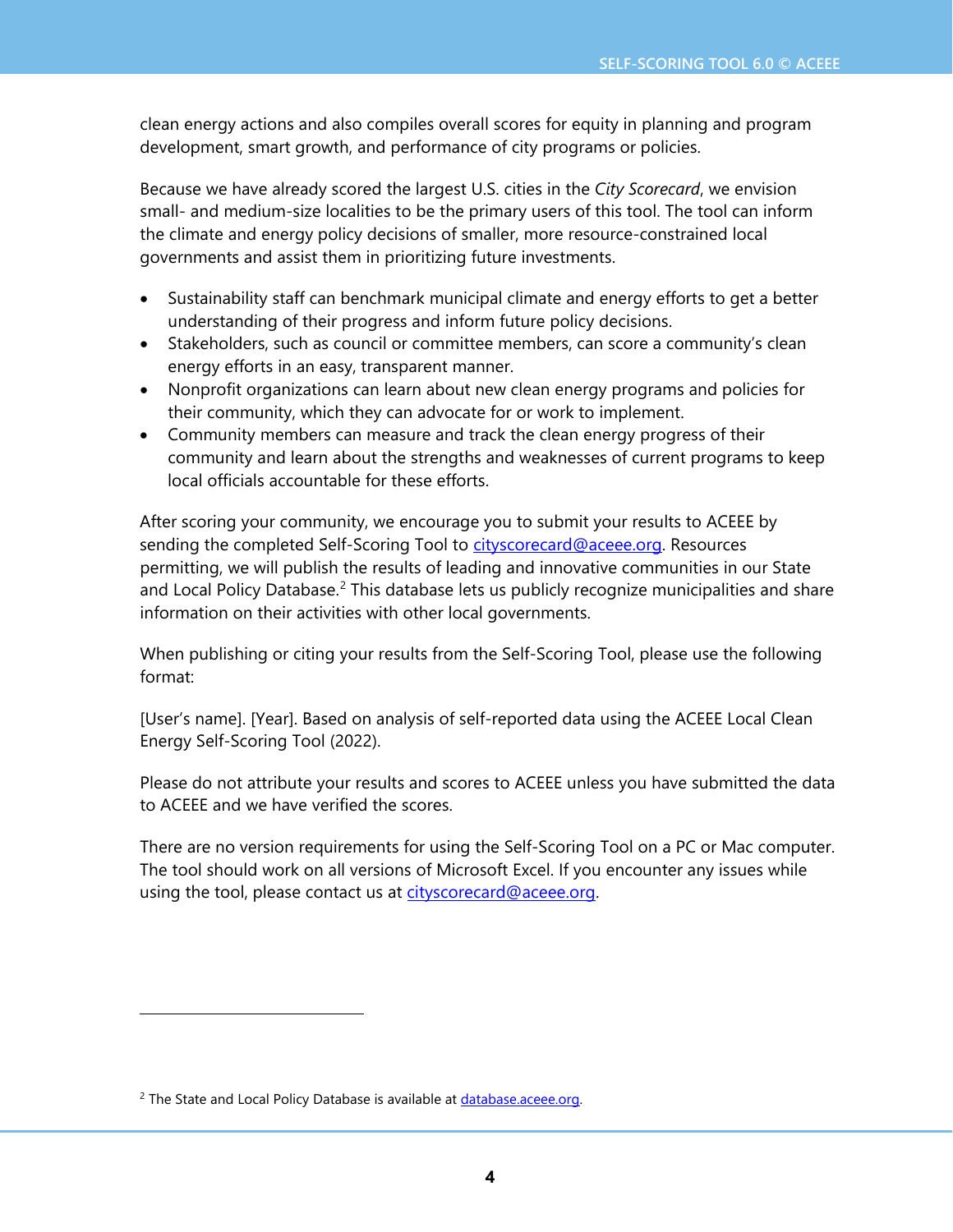## **Instructions**

The Self-Scoring Tool gives you an opportunity to catalog and benchmark locally enacted climate and energy efforts. It takes time to learn how to properly use the Self-Scoring Tool, collect the pertinent data, and score the community. The total time it takes depends on the complexity of your community's energy efficiency policies and your familiarity with the community's policy landscape.

## **INTRODUCTION WORKSHEET**

When opening the Self-Scoring Tool, you will start on the "Introduction" worksheet, as shown in figure 1.



### Local Clean Energy Self-Scoring Tool, Version 6.0

Last Update: 4/19/2022

| The 2021 City Clean Energy Scorecard ranks 100 large U.S. cities on the basis of their policies and leadership in advancing clean energy. More than 50 metrics in the City<br>Scorecard evaluate community-wide initiatives, buildings policies, transportation policies, energy and water utilities, and local government operations. The City Scorecard<br>applies these metrics to large cities, but the same metrics can be valuable to other communities trying to reduce energy waste or increase renewable energy use.                                                                                                             |  |  |  |  |  |
|-------------------------------------------------------------------------------------------------------------------------------------------------------------------------------------------------------------------------------------------------------------------------------------------------------------------------------------------------------------------------------------------------------------------------------------------------------------------------------------------------------------------------------------------------------------------------------------------------------------------------------------------|--|--|--|--|--|
| With these ideas in mind, we translated the metrics of the 2021 City Scorecard into the Excel-based Local Clean Energy Self-Scoring Tool, Version 6.0. You can use the tool to<br>benchmark your community's clean energy efforts across the same policy areas addressed in the City Scorecard. The Self-Scoring Tool also compares your community's scores<br>with the median scores from the 100 cities in the City Scorecard. These comparisons help put your community's scores into better perspective. You can also measure progress<br>over time by using the tool to reevaluate efforts as the community implements new policies. |  |  |  |  |  |
| The tool can inform the energy policy decisions of smaller, more resource-constrained local governments and assist them in prioritizing future investments.                                                                                                                                                                                                                                                                                                                                                                                                                                                                               |  |  |  |  |  |
|                                                                                                                                                                                                                                                                                                                                                                                                                                                                                                                                                                                                                                           |  |  |  |  |  |
| <b>Community name:</b>                                                                                                                                                                                                                                                                                                                                                                                                                                                                                                                                                                                                                    |  |  |  |  |  |
|                                                                                                                                                                                                                                                                                                                                                                                                                                                                                                                                                                                                                                           |  |  |  |  |  |
| Instructions: Before using the Self-Scoring Tool, we recommend you reference the Local Clean Energy Self-Scoring Tool User Guide available at aceee.org/local-policy/city-<br>scorecard.                                                                                                                                                                                                                                                                                                                                                                                                                                                  |  |  |  |  |  |
| The following instructions are a concise guide to the Self-Scoring Tool.                                                                                                                                                                                                                                                                                                                                                                                                                                                                                                                                                                  |  |  |  |  |  |
| Step 1. Read the information in the "Introduction" worksheet and enter the community information requested.                                                                                                                                                                                                                                                                                                                                                                                                                                                                                                                               |  |  |  |  |  |
| Step 2. Proceed to the "GHG per capita data" worksheet and input data for all years your city has available. These data will be used to assess your city's progress toward its<br>GHG goals, if applicable.                                                                                                                                                                                                                                                                                                                                                                                                                               |  |  |  |  |  |
| Step 3. Proceed to a policy area worksheet (such as Community-wide initiatives) and glance over the metrics and questions in Columns A and B. You can find comments<br>regarding many of the questions in Column B by moving the cursor over a cell                                                                                                                                                                                                                                                                                                                                                                                       |  |  |  |  |  |

**Figure 1. "Introduction" worksheet**

**Before going to other worksheets, please read the introduction and instructions on this worksheet**. They give important highlights from this user guide and suggestions for using the tool. After reading those notes, please enter your community's name.

## **GHG PER CAPITA DATA**

After reading and completing the "Introduction" worksheet, you will move on to the "GHG per capita data" worksheet. This section allows communities to enter both local government and community data. If your community has a climate change mitigation or GHG emissions reductions target, input your community's GHG data for all years available in rows 3 (local government operations data) and 4 (community-wide data). If your community has a GHG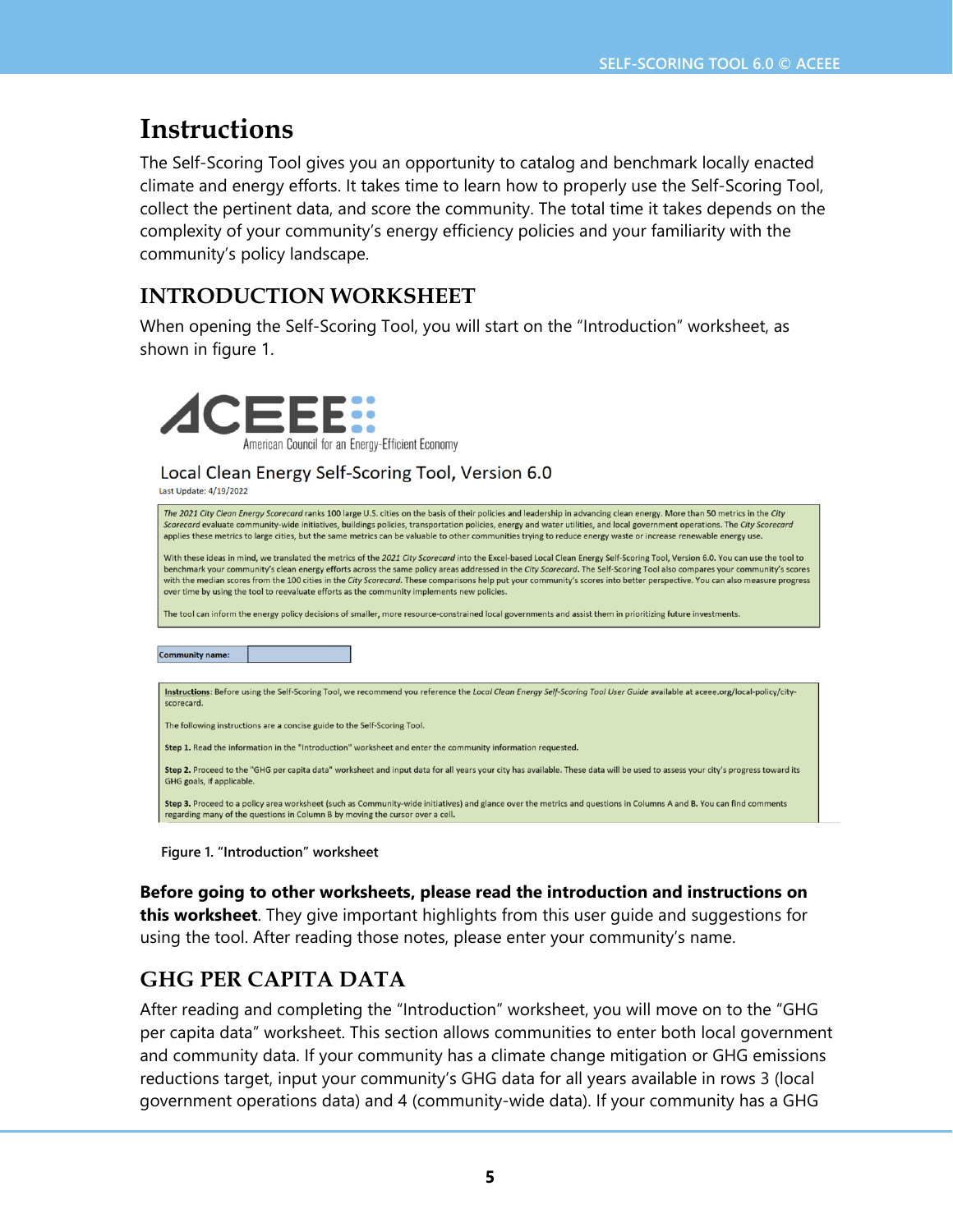emissions or vehicle miles traveled (VMT) reduction goal, input your community's transportation GHG or VMT data for all available years in row 5. These data points are used to assess your city's progress toward its climate change mitigation goals. If you do not enter your community's data, the scores on the following worksheets will not calculate correctly.

### **POLICY AREA WORKSHEETS**

Once you have completed the "GHG per capita data" worksheet, you will choose one of the five policy area worksheets ("Community-wide initiatives," "Buildings policies," "Transportation policies," "Energy and water utilities," and "Local government operations") to begin scoring. Each worksheet is set up with a series of multiple-choice questions. We give you a set of questions, space to respond to the questions, and multiple-choice options. Figure 2 shows one of the policy area worksheets.

|                                                                                                                                                                                      |                                                                                    | <b>Energy and water utilities</b> |                           |
|--------------------------------------------------------------------------------------------------------------------------------------------------------------------------------------|------------------------------------------------------------------------------------|-----------------------------------|---------------------------|
| <b>Energy and water utilities total</b>                                                                                                                                              | 0 of 15 points                                                                     |                                   |                           |
|                                                                                                                                                                                      | $0$ of 4.5                                                                         |                                   |                           |
| Electric and gas efficiency programs and savings                                                                                                                                     |                                                                                    |                                   |                           |
| Low-income and multifamily energy efficiency programs<br><b>Energy data provision</b>                                                                                                | 0 of 2.5<br>$0$ of 1                                                               |                                   |                           |
| Decarbonization and climate change mitigation efforts                                                                                                                                | $0$ of $3$                                                                         |                                   |                           |
| Efficiency efforts in water services                                                                                                                                                 | $00$ of 4                                                                          |                                   |                           |
|                                                                                                                                                                                      |                                                                                    |                                   |                           |
| Note: You must select the ownership<br>structure of the primary electric and gas                                                                                                     |                                                                                    | <b>Preliminary information</b>    | <b>Recommended source</b> |
| utilities before moving on to other<br>questions. If you don't, errors in scoring                                                                                                    | Name of main electric utility                                                      |                                   | <b>Community research</b> |
| will occur. Also, some questions may<br>change depending on the responses you                                                                                                        | Name of main natural gas utility                                                   |                                   | <b>Community research</b> |
| provide to the questions in the<br>preliminary information box. If the text                                                                                                          | Ownership type of primary electric utility                                         |                                   | <b>Community research</b> |
| in a cell changes to "not applicable,"                                                                                                                                               | Ownership type of primary natural gas utility                                      |                                   | Community research        |
| proceed to the next question.                                                                                                                                                        | Electricity sales (MWh) of electric utility in 2019                                |                                   | EIA Form 861 (2019)       |
| A list of utilities included in The 2021<br>Energy savings from efficiency programs (MWh, net meter savings) by electric utility in 2019<br>City Clean Energy Scorecard is presented |                                                                                    |                                   | EIA Form 861 (2019)       |
| in the final sheet of this workbook. For<br>communities that are served by the                                                                                                       | Natural gas sales (Mcf) of utility in 2019                                         |                                   | EIA Form 176 (2019)       |
| same utilities, you can use their data to                                                                                                                                            | Natural gas savings from efficiency programs (Mcf, net savings) by utility in 2019 |                                   | <b>Community research</b> |
| answer the preliminary information<br>questions, and also throughout this                                                                                                            | Has your city's primary electric utility adopted a GHG emissions reduction goal?   |                                   | <b>Community research</b> |
| policy area sheet.<br>Not applicable<br>Not applicable                                                                                                                               |                                                                                    |                                   | Community research        |
|                                                                                                                                                                                      |                                                                                    | <b>Community research</b>         |                           |

**Figure 2. "Energy and water utilities" worksheet**

There are questions at the top of each worksheet in a box labeled "Preliminary information." You must answer these questions before completing the others in the section or scoring errors will occur.

Questions on these worksheets will change depending on the preliminary information you provide. If the text in a cell changes to "Not applicable," skip that question.

Table 2 lists the column layout for the policy area worksheets.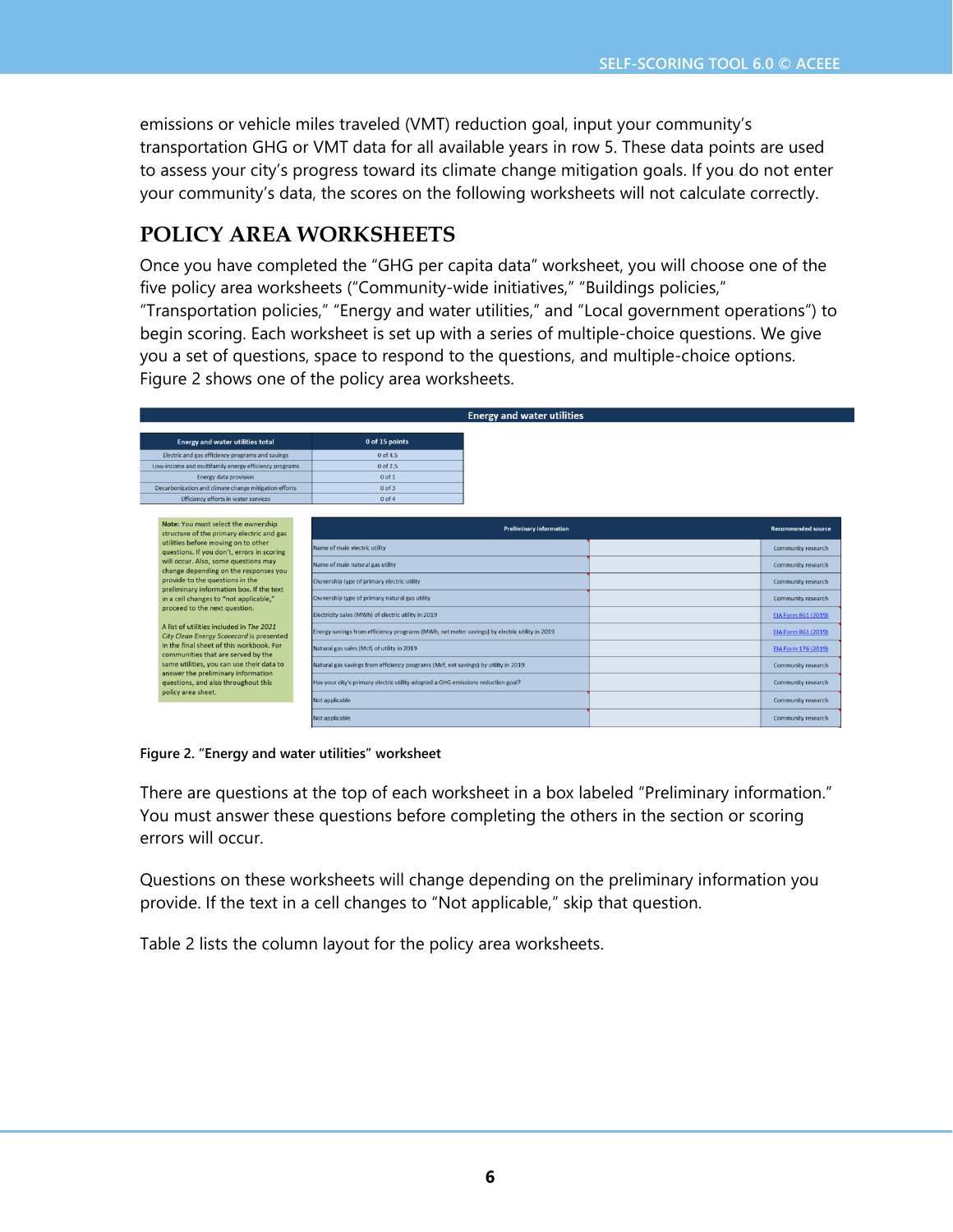| Column   | Category              | Description                                                                                                                                                                                                                                                                                                                                                                                                                                                                                                                    |
|----------|-----------------------|--------------------------------------------------------------------------------------------------------------------------------------------------------------------------------------------------------------------------------------------------------------------------------------------------------------------------------------------------------------------------------------------------------------------------------------------------------------------------------------------------------------------------------|
| Column A | Metric                | This column identifies the metric for the question in<br>Column B.                                                                                                                                                                                                                                                                                                                                                                                                                                                             |
| Column B | Question              | This column has a question related to the metric in<br>Column A.                                                                                                                                                                                                                                                                                                                                                                                                                                                               |
| Column C | Answer                | Here you key in your reply to the question posed in<br>Column B. It is important to complete this column to<br>record the specific policy or program information for your<br>community. You should record policy or program names,<br>local government ordinances, or other references in these<br>cells. In a few instances, you cannot alter cells in Column C.<br>We have colored these cells darker blue. In these cases,<br>the value in the cell will be automatically filled in from<br>information in previous inputs. |
| Column D | Scoring criteria      | Here you filter your answer in Column C into one of<br>ACEEE's multiple-choice scoring criteria. Click on the cell to<br>unlock a drop-down menu, then select the option that<br>best fits your description in Column C.                                                                                                                                                                                                                                                                                                       |
| Column E | Score                 | After you select an option in Column D, Column E<br>automatically updates to reflect the score for a metric.                                                                                                                                                                                                                                                                                                                                                                                                                   |
| Column F | Recommended<br>source | This column suggests a data source to help you respond<br>to each question (additional information is provided<br>below).                                                                                                                                                                                                                                                                                                                                                                                                      |

| Table 2. Column layout for policy area worksheets |  |  |  |
|---------------------------------------------------|--|--|--|
|---------------------------------------------------|--|--|--|

To complete the Self-Scoring Tool, you will need to collect information from multiple data sources. To help streamline this process, we recommend sources, where possible (as shown in table 2), so you can locate relevant data quickly. In some cases, central data sources contain the information needed; in these cases, we provide web links that take you directly to the data sources. We have also provided comments in the cells with the web links to explain how to retrieve data once you have clicked through to the website.

For many metrics, we recommend engaging with local government staff to collect information. We indicate this by putting the term "Community research" in Column F. This will be necessary when there is no central data source to address those metrics. When conducting community research, you may wish to follow a few guidelines:

• Investigate whether the community has a comprehensive energy or climate plan that addresses clean energy topics.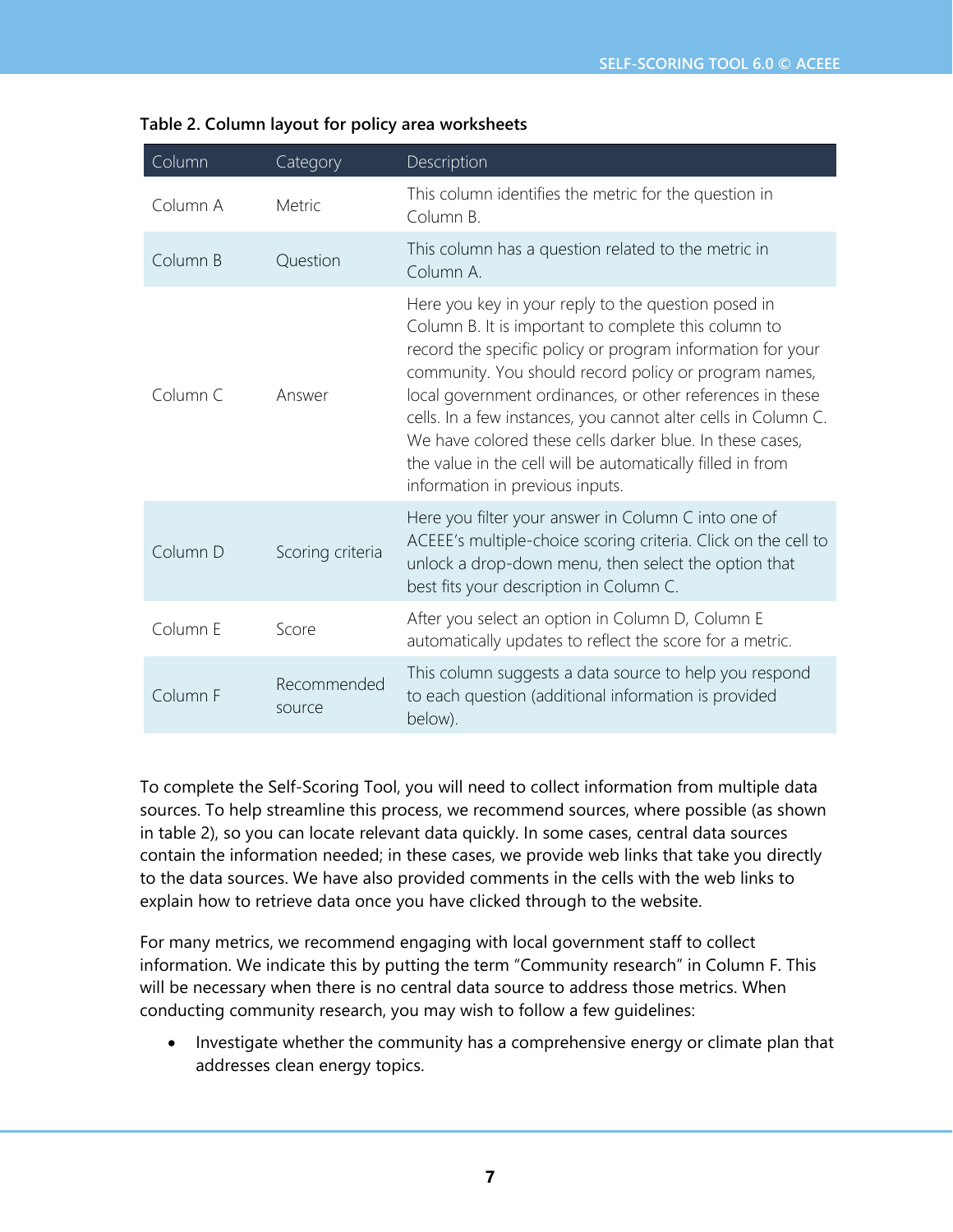- Conduct a simple web search or browse your community's local government website to determine which agency or department administers energy and climate programs or coordinates work toward energy and climate goals.
- If no one agency or department oversees clean energy policy, you may need to ask multiple offices for information. For instance, the office of administrative services may have information on energy efficiency initiatives in local government operations, while the planning department will have any information on location-efficient zoning codes.
- If your community has one, it may be easier to contact an energy manager or sustainability staff member directly. This person will be able to guide you to the appropriate information or answer your questions.

We also provide a list of recommended resources and the data they may offer in Appendix A of this document.

### *OTHER NAVIGATIONAL FEATURES*

To make the tool intuitive and help you use it accurately, we have embedded features directly in each policy area worksheet. Please keep these in mind as you use the tool.

- We provide comments for many metrics to help you understand each question's context. You can read comments for a particular metric by holding the cursor over a question, or you can see all comments on a worksheet by selecting the Show All Comments button in the Excel toolbar. Each metric with a comment has a small red triangle in the upper-right corner of the cell.
- We have color-coded all scoring cells in the Self-Scoring Tool to distinguish the locked cells from those you need to address. Respond to the **light blue** cells; those in **darker blue** are locked, so you cannot edit them.

## **ANALYSIS WORKSHEET**

The "Analysis" worksheet analyzes scores as you respond to questions on the policy area worksheets.

The purpose of the analysis is to put scores in a comparative framework. While a community's overall score is an objective representation of performance, it is difficult to know if a community's clean energy actions are robust without having a means of comparison.

The points we allocate to each policy area and metric are the same as for the *2021 City Scorecard*. You can find the maximum score for each policy area and metric on the "Analysis" worksheet. The highest possible total score a community can receive is 100. The *2021 City Scorecard* provides more information on each metric and its point allocation (Samarripas et al. 2021).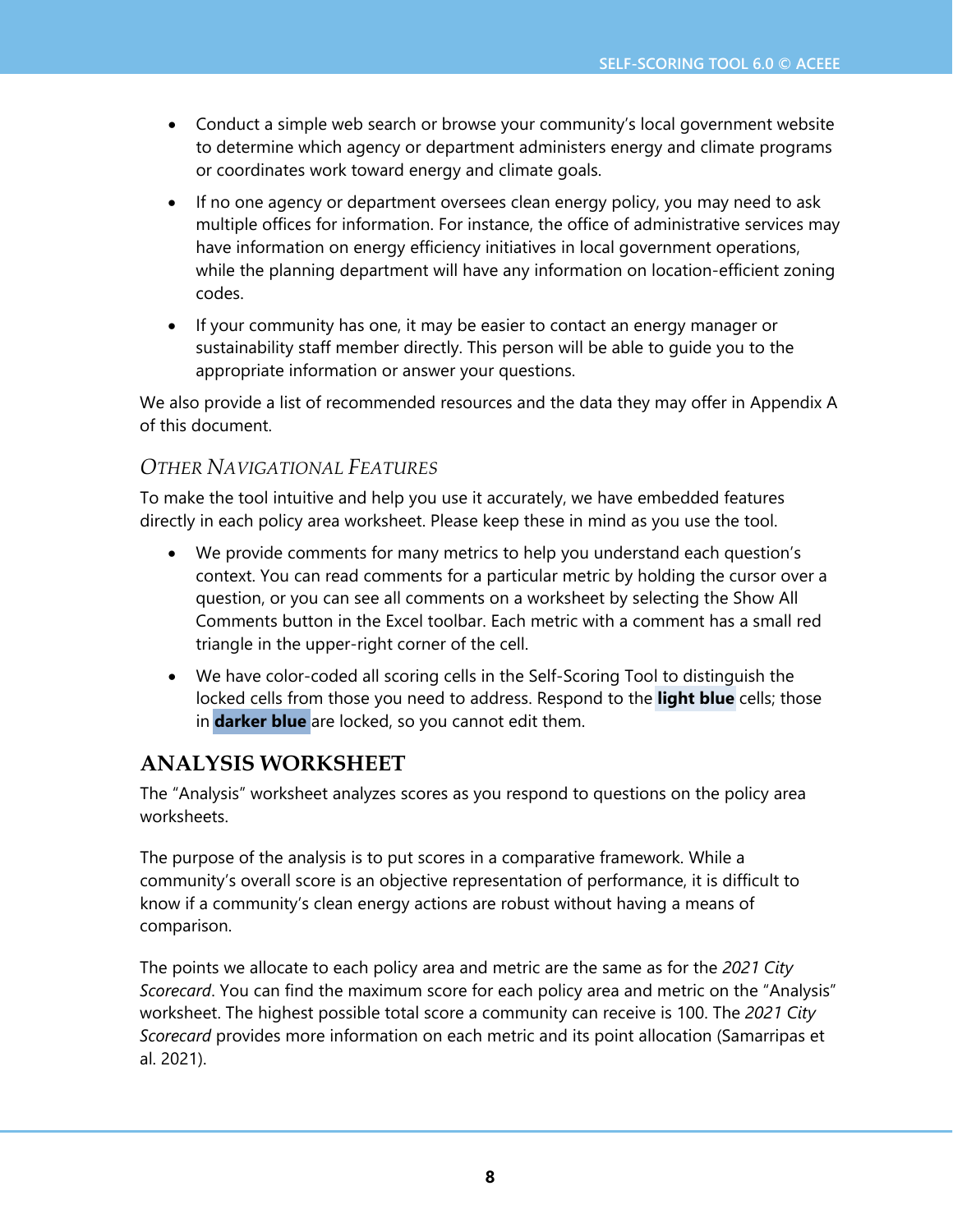The "Analysis" worksheet has several sections, starting with a snapshot of overall results followed by several breakdowns of scores. The snapshot of overall results is a bar graph aggregating your community's score and comparing it with median scores from the *2021 City Scorecard*. Figure 3 displays this bar graph from the tool.



**Figure 3. Comparison with City Scorecard median scores, from "Analysis" worksheet**

The next sections offer more detailed analysis. Here you can see a table that displays scores associated with each individual metric in the Self-Scoring Tool, listing the maximum score for the metric, the median score in the *City Scorecard* for the metric, and your community's score for the metric. Please see figure 4 for more detail.

| <b>ACEEE scorecard detailed results</b>                                              |                   |                                               |                       |  |
|--------------------------------------------------------------------------------------|-------------------|-----------------------------------------------|-----------------------|--|
|                                                                                      | <b>Max scores</b> | <b>Median City</b><br><b>Scorecard scores</b> | <b>Your community</b> |  |
| <b>Grand totals</b>                                                                  | 100               | 26                                            | 32                    |  |
| <b>Community-wide initiatives</b>                                                    | 15                | 3                                             | 9                     |  |
| Community-wide climate and energy goals                                              | 8                 | 1.25                                          | 6                     |  |
| <b>Climate mitigation goal stringency</b>                                            | $\overline{2}$    | $\Omega$                                      |                       |  |
| Climate mitigation goal progress                                                     | $\overline{2}$    | $\Omega$                                      | $\mathbf{1}$          |  |
| Energy efficiency goal stringency                                                    | $\overline{2}$    | $\Omega$                                      | $\overline{2}$        |  |
| Initial renewable energy supply                                                      | 0.5               | $\Omega$                                      | 1                     |  |
| Renewable energy goal stringency                                                     | 1.5               | $\Omega$                                      | $\overline{2}$        |  |
| Equity-driven approaches to clean energy planning, implementation, and<br>evaluation | 2.5               | $\boldsymbol{0}$                              | 1                     |  |
| Equitable climate and energy planning                                                | 2.5               | $\Omega$                                      |                       |  |
| Clean distributed energy resources                                                   | 3                 | 0                                             | 1                     |  |
| Clean distributed energy resource integration                                        | 1.5               | $\Omega$                                      | 1                     |  |
| Equity in clean distributed energy resource planning                                 | 1.5               | $\Omega$                                      |                       |  |
| <b>Mitigation of urban heat islands</b>                                              | 1.5               | 0.5                                           | $\overline{a}$        |  |
| Urban heat island mitigation goals                                                   | 0.5               | $\Omega$                                      |                       |  |
| Urban heat island mitigation policies and programs                                   | $\mathbf{1}$      | 0.5                                           |                       |  |
| <b>Buildings policies</b>                                                            | 30                | 7.5                                           | 9                     |  |
| <b>Building energy code adoption</b>                                                 | 10                | 3.5                                           | 9                     |  |
| <b>Residential code</b>                                                              | 3                 | 1.5                                           | 3                     |  |
| Commercial code                                                                      | 3                 | $\mathbf{1}$                                  | 3                     |  |
| Renewable-ready requirements                                                         | 1                 | 0.5                                           | 1                     |  |
| <b>EV</b> readiness                                                                  | $\overline{2}$    | $\Omega$                                      | $\overline{2}$        |  |

**Figure 4. Detailed results from "Analysis" worksheet**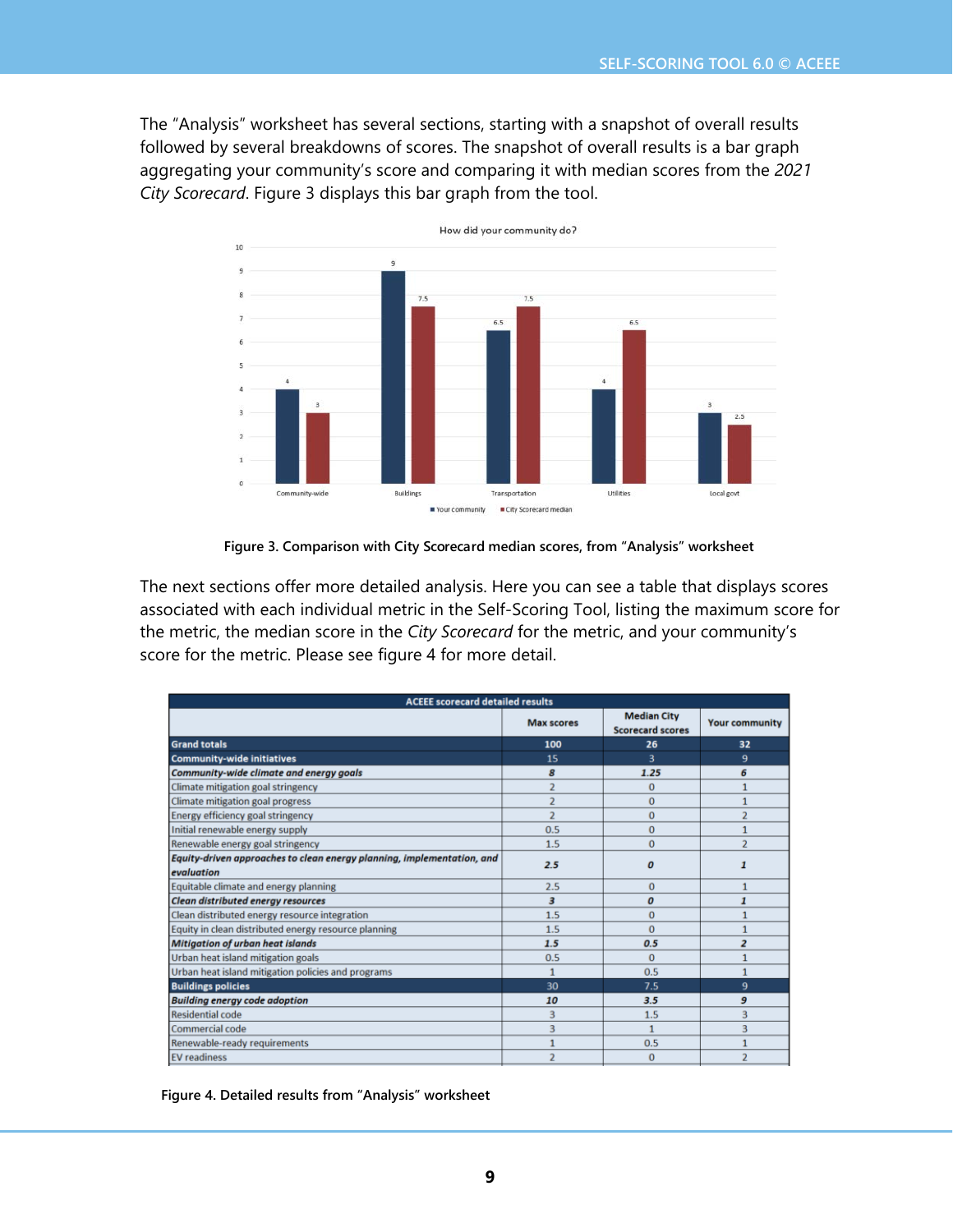By reviewing this table, you will see where your community is taking action to reduce energy use and GHG emissions and where more action is needed. Using the results, you can identify particular metrics and prioritize policy actions of interest. You can also use ACEEE's State and Local Database to learn about other communities' policy accomplishments. We organize the database by city, and then by topic areas corresponding to the policy areas in the Self-Scoring Tool. We present the policy information for each city in the same order as we do in the tool. Additionally, you can view the complete policy information for each metric in a *list all* format.[3](#page-9-0)

The next section on this worksheet pulls out points from specific metrics to highlight your community's work on different policy aspects: equity, smart growth, and policy performance.<sup>[4](#page-9-1)</sup> By reviewing this table, you can see your city's performance across these categories.

| City score by metric categorization                 |      |      |     |  |  |
|-----------------------------------------------------|------|------|-----|--|--|
| Median<br><b>Max score</b><br><b>Your community</b> |      |      |     |  |  |
| Equity-focused                                      | 19   | 3.0  | 2.5 |  |  |
| Smart arowth                                        | 49   | 9.25 |     |  |  |
| <b>Policy performance</b>                           | 16.5 | 2.75 |     |  |  |

**Figure 5. Results of city score by metric categorization**

The final section of the "Analysis" worksheet compares your community to cities with similar scores to identify potential peers. This allows you to compare your progress to communities in similar stages of their energy and climate programming. It also gives you a sense of where your community would rank in the City Scorecard.

| <b>Similar cities</b>                                      |      |      |      |  |  |
|------------------------------------------------------------|------|------|------|--|--|
| Albuquerque<br><b>San Antonio</b><br><b>Your community</b> |      |      |      |  |  |
| <b>Grand total</b>                                         | 33   | 38.0 | 35.5 |  |  |
| Community-wide initiatives                                 |      | 2.5  | 6.0  |  |  |
| <b>Buildings</b>                                           | 10.5 | 8.5  | 10.5 |  |  |
| <b>Transportation</b>                                      |      | 12.5 |      |  |  |
| <b>Energy and water utility policies</b>                   |      | 9.5  | 5.5  |  |  |
| Local government operations                                | 6.5  |      | 5.5  |  |  |
| <b>2021 Rank</b>                                           | N/A  | 31   | 36   |  |  |

**Figure 6. Scoring comparison with similar cities**

<span id="page-9-0"></span><sup>&</sup>lt;sup>3</sup> The State and Local Policy Database is available at database.aceee.org.

<span id="page-9-1"></span><sup>&</sup>lt;sup>4</sup> Find more information on the policy aspects in the 2021 City Clean Energy [Scorecard.](https://www.aceee.org/city-clean-energy-scorecard)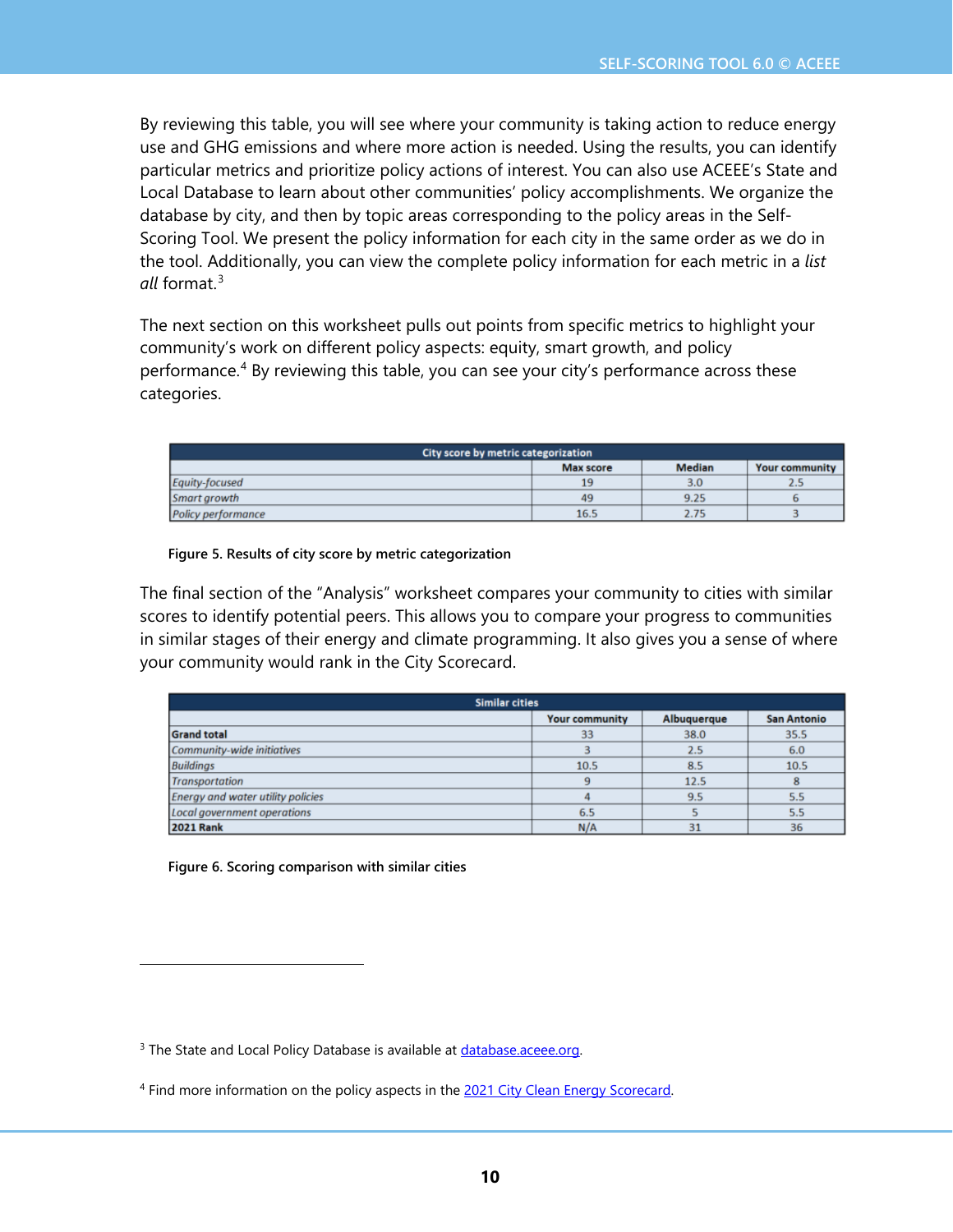## **NEXT STEPS**

When you have finished scoring your community, we encourage you to return the results to us by emailing the completed Self-Scoring Tool to [cityscorecard@aceee.org.](mailto:cityscorecard@aceee.org) Time and resources permitting, we will verify the data and include policy information and scores in our State and Local Policy Database. The database details clean energy program and policy information for more than 100 jurisdictions and provides an opportunity to recognize your community's efforts.

After you use the tool, there are some next steps to consider:

- You can use ACEEE's State and Local Policy Database to learn more about policies and programs that might be of interest based on your community's results in the Self-Scoring Tool.
- ACEEE resources can help to enable action on low-cost, high-impact policies so communities can achieve energy savings and reduce GHG emissions. On our website, we provide resources on topics related to local energy and climate planning, utility and community-based organization partnership strategies, and energy equity resources for rental and owner-occupied buildings. [5](#page-10-0)
- If you cannot find information on a specific policy or program of interest, let us know. We may be able to develop new resources that further address local government needs.<sup>[6](#page-10-1)</sup>

We welcome feedback on the format and functionality of the Self-Scoring Tool and encourage your suggestions on possible improvements. Please send any feedback to [cityscorecard@aceee.org.](mailto:cityscorecard@aceee.org)

<span id="page-10-0"></span><sup>&</sup>lt;sup>5</sup> Find local policy toolkits and resources at [www.aceee.org/program/local-policy.](http://www.aceee.org/program/local-policy)

<span id="page-10-1"></span><sup>&</sup>lt;sup>6</sup> Find more information on ACEEE's Local Policy Technical Assistance offerings at [www.aceee.org/sites/default/files/pdf/toolkit/aceee-local-ta-form-0717.pdf.](https://www.aceee.org/sites/default/files/pdf/toolkit/aceee-local-ta-form-0717.pdf)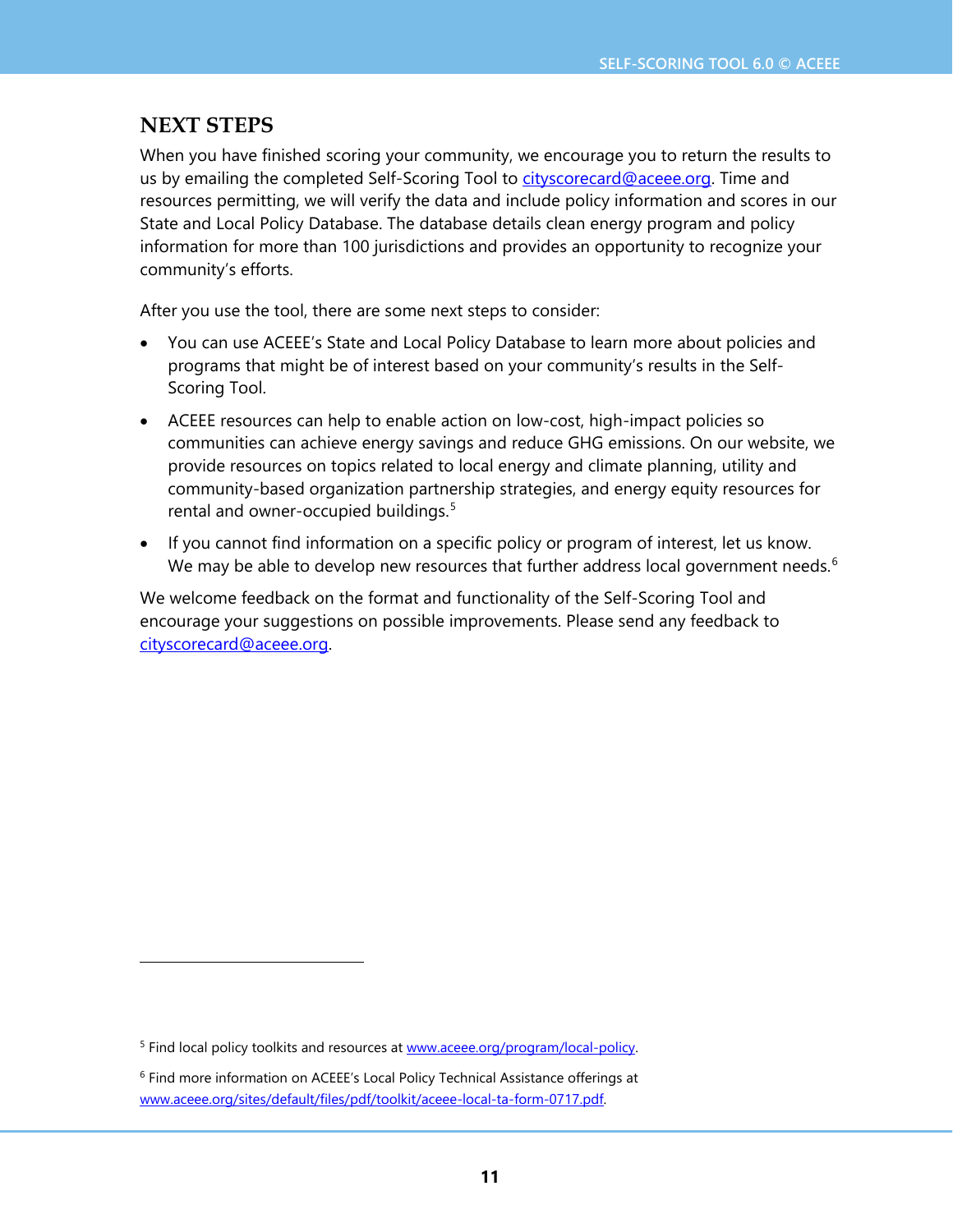## **References**

- Samarripas, S., K. Tanabe, A. Dewey, A. Jarrah, B. Jennings, A. Drehobl, H. Bastian, S. Vaidyanathan, D. Morales, A. Patronella, S. Subramanian, and C. Tolentino. 2021. *The 2021 City Clean Energy Scorecard.* Washington, DC: American Council for an Energy-Efficient Economy. [aceee.org/research-report/u2107](https://aceee.org/research-report/u2107)
- Tanabe, K., J. O'Neil, A. Jarrah, and D. Ribeiro. 2021. *Local Clean Energy Self-Scoring Tool, Version 5.0.* Washington, DC: ACEEE. [www.aceee.org/toolkit/2021/01/local-clean](https://www.aceee.org/toolkit/2021/01/local-clean-energy-self-scoring-tool-version-50)[energy-self-scoring-tool-version-50.](https://www.aceee.org/toolkit/2021/01/local-clean-energy-self-scoring-tool-version-50)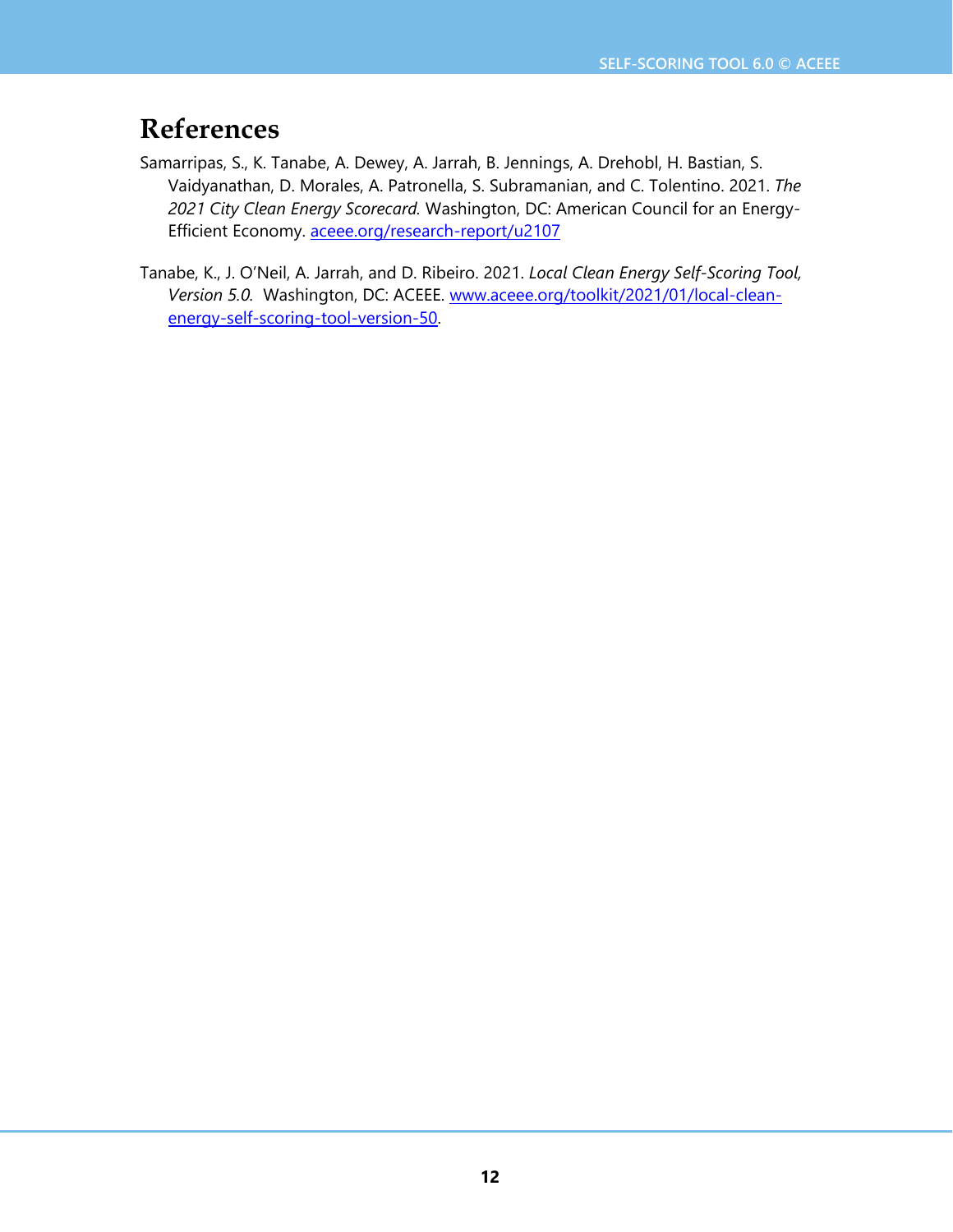# **Appendix A. Potential Data Resources**

This appendix summarizes potential data sources and their applicability to the Local Clean Energy Self-Scoring Tool. We provide a breakdown of data available in different resources, including sustainable plans, GHG emissions and energy data inventories, zoning codes, and engagement with various departments, and highlight the metrics for which the data can be used. This appendix is not exhaustive.

## **CLIMATE ACTION, CLEAN ENERGY, AND SUSTAINABILITY PLANS**

You can use information in climate action, clean energy, and sustainability plans to score your community across several sections of the Self-Scoring Tool. Table A1 lists the relevant data.

| Policy area                       | Metric category                                    | Metric                                                                    | Relevant data                                                                                                                                         |
|-----------------------------------|----------------------------------------------------|---------------------------------------------------------------------------|-------------------------------------------------------------------------------------------------------------------------------------------------------|
| Local<br>government<br>operations | Local<br>government<br>climate and<br>energy goals | Stringency of<br>energy reduction<br>goal                                 | Your community's municipal energy<br>reduction goal description, baseline<br>year, and target year                                                    |
|                                   |                                                    | Stringency of<br>renewable energy<br>goal                                 | Your community's municipal<br>renewable energy goal description<br>and target year                                                                    |
|                                   |                                                    | Stringency of and<br>progress toward<br>climate change<br>mitigation goal | Your community's municipal climate<br>change mitigation or GHG<br>emissions reduction goal<br>description, including baseline year<br>and target year |
| Community-<br>wide initiatives    | Community-wide<br>climate and<br>energy goals      | Stringency of<br>energy reduction<br>goal                                 | Your community's energy reduction<br>goal description, baseline year, and<br>target year                                                              |
|                                   |                                                    | Stringency of<br>renewable energy<br>goal                                 | Your community's renewable<br>energy goal description and target<br>year                                                                              |
|                                   |                                                    | Stringency of and<br>progress toward<br>climate change<br>mitigation goal | Your community's climate change<br>mitigation or GHG emissions<br>reduction goal description,<br>including baseline year and target<br>year           |

#### **Table A1. Metrics and data related to climate action, clean energy, and sustainability plans**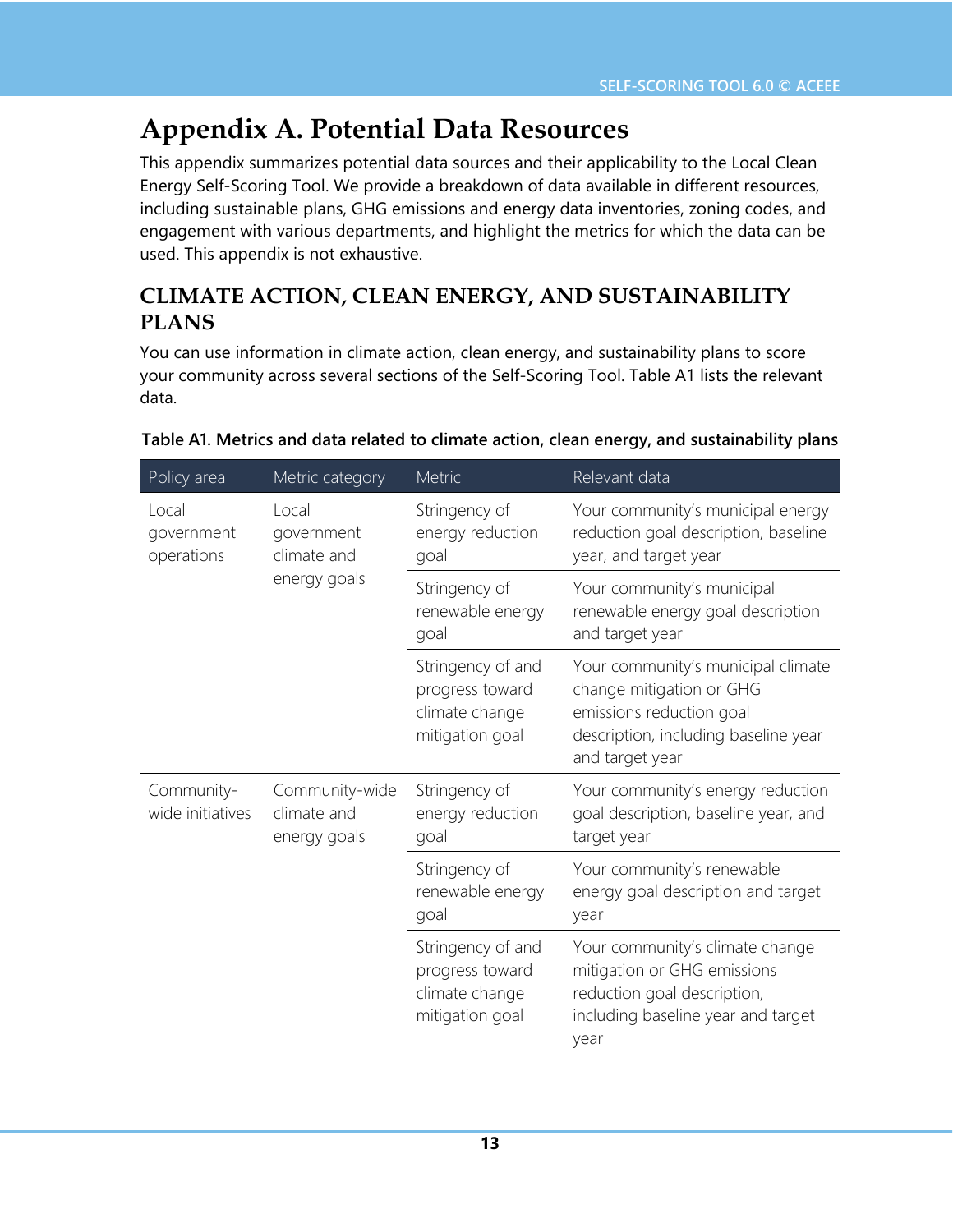#### **SELF-SCORING TOOL 6.0 © ACEEE**

| Policy area                | Metric category                                           | <b>Metric</b>                                                                                                                        | Relevant data                                                                                                                             |
|----------------------------|-----------------------------------------------------------|--------------------------------------------------------------------------------------------------------------------------------------|-------------------------------------------------------------------------------------------------------------------------------------------|
|                            | Equity-driven<br>approaches to<br>clean energy            | Equity-driven<br>community<br>engagement                                                                                             | Your community's equity-driven<br>strategies-relevant information<br>includes increased outreach to                                       |
|                            | planning,<br>implementation,<br>and evaluation            | Equity-driven<br>decision making                                                                                                     | marginalized communities, formal<br>roles for community members, and<br>climate and energy goals specific to                              |
|                            |                                                           | Accountability for<br>social equity                                                                                                  | marginalized communities.                                                                                                                 |
| Transportation<br>policies | Sustainable<br>transportation<br>plans and VMT<br>targets | Existence,<br>stringency, and<br>progress toward<br>vehicles miles<br>traveled (VMT) or<br><b>GHG</b> emissions<br>reduction targets | Your community's VMT or GHG<br>emissions reduction goal<br>description, baseline year, and<br>target year                                 |
|                            | Mode shift                                                | Existence and<br>progress toward<br>modal share<br>targets                                                                           | Your community's modal share<br>targets for all applicable modes,<br>including single-occupancy vehicles,<br>transit, bicycle, or walking |

## **GREENHOUSE GAS EMISSIONS AND ENERGY DATA INVENTORIES**

If your community has completed a GHG inventory, you can use that information to score your community in several sections of the Self-Scoring Tool. Table A2 lists the relevant data that may be found in greenhouse gas emissions and energy data inventories.

| Policy area                       | Metric category                                                    | <b>Metric</b>                     | Relevant data                                                                                                                                                     |
|-----------------------------------|--------------------------------------------------------------------|-----------------------------------|-------------------------------------------------------------------------------------------------------------------------------------------------------------------|
| Local<br>government<br>operations | Local<br>government<br>climate and<br>goal<br>energy goals<br>goal | Stringency of<br>energy reduction | Your community's municipal energy<br>consumption in the goal's baseline<br>year and municipal energy<br>consumption in the year nearest to<br>the goal's adoption |
|                                   |                                                                    | Stringency of<br>renewable energy | Your community's municipal<br>renewable share of energy consumed<br>in the year nearest to the goal's<br>adoption year                                            |

### **Table A2. Metrics and data related to greenhouse gas emissions and energy data inventories**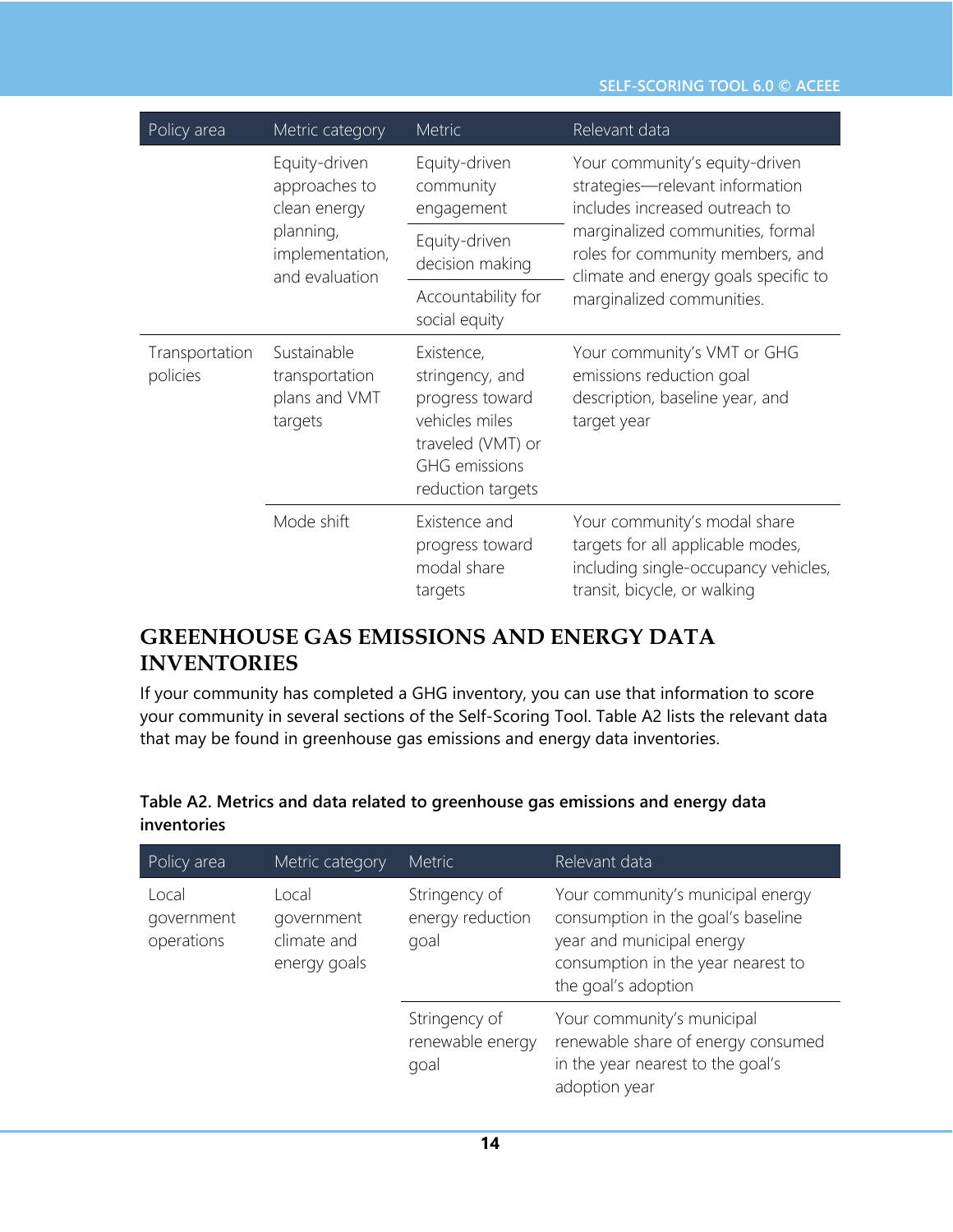| Policy area                    | Metric category                                           | Metric                                                                                                                               | Relevant data                                                                                                                                                                                                                                                                                                                                                              |  |
|--------------------------------|-----------------------------------------------------------|--------------------------------------------------------------------------------------------------------------------------------------|----------------------------------------------------------------------------------------------------------------------------------------------------------------------------------------------------------------------------------------------------------------------------------------------------------------------------------------------------------------------------|--|
|                                |                                                           | Stringency of and<br>progress toward<br>climate change<br>mitigation goal                                                            | Your community's municipal GHG<br>emissions in the goal's baseline year,<br>municipal GHG emissions in the year<br>nearest to the goal's adoption year,<br>and municipal GHG emissions in at<br>least one year after the goal's<br>adoption year*                                                                                                                          |  |
| Community-<br>wide initiatives | Community-<br>wide climate<br>and energy<br>goals         | Stringency of<br>energy reduction<br>goal                                                                                            | Your community's energy<br>consumption in the goal's baseline<br>year and energy consumption in the<br>year nearest to the goal's adoption                                                                                                                                                                                                                                 |  |
|                                |                                                           | Stringency of<br>renewable energy<br>goal                                                                                            | Your community's renewable share of<br>energy consumed in the year nearest<br>to the goal's adoption year                                                                                                                                                                                                                                                                  |  |
|                                |                                                           | Stringency of and<br>progress toward<br>climate change<br>mitigation goal                                                            | Your community's GHG emissions in<br>the goal's baseline year, GHG<br>emissions in the year nearest to the<br>goal's adoption year, and GHG<br>emissions in at least one year after the<br>goal's adoption year*                                                                                                                                                           |  |
| Transportation<br>policies     | Sustainable<br>transportation<br>plans and VMT<br>targets | Existence,<br>stringency, and<br>progress toward<br>vehicles miles<br>traveled (VMT) or<br><b>GHG</b> emissions<br>reduction targets | Your community's VMT or<br>transportation-related GHG emissions<br>in the goal's baseline year and VMT or<br>transportation-related GHG emissions<br>in one year after the goal's adoption<br>year (relevant data is based on type of<br>goal: if the community adopted a VMT<br>reduction goal, then this metric<br>requires VMT data rather than GHG<br>emissions data)* |  |

**\*GHG or VMT data (dependent on specific metric) is required to calculate goal progress.**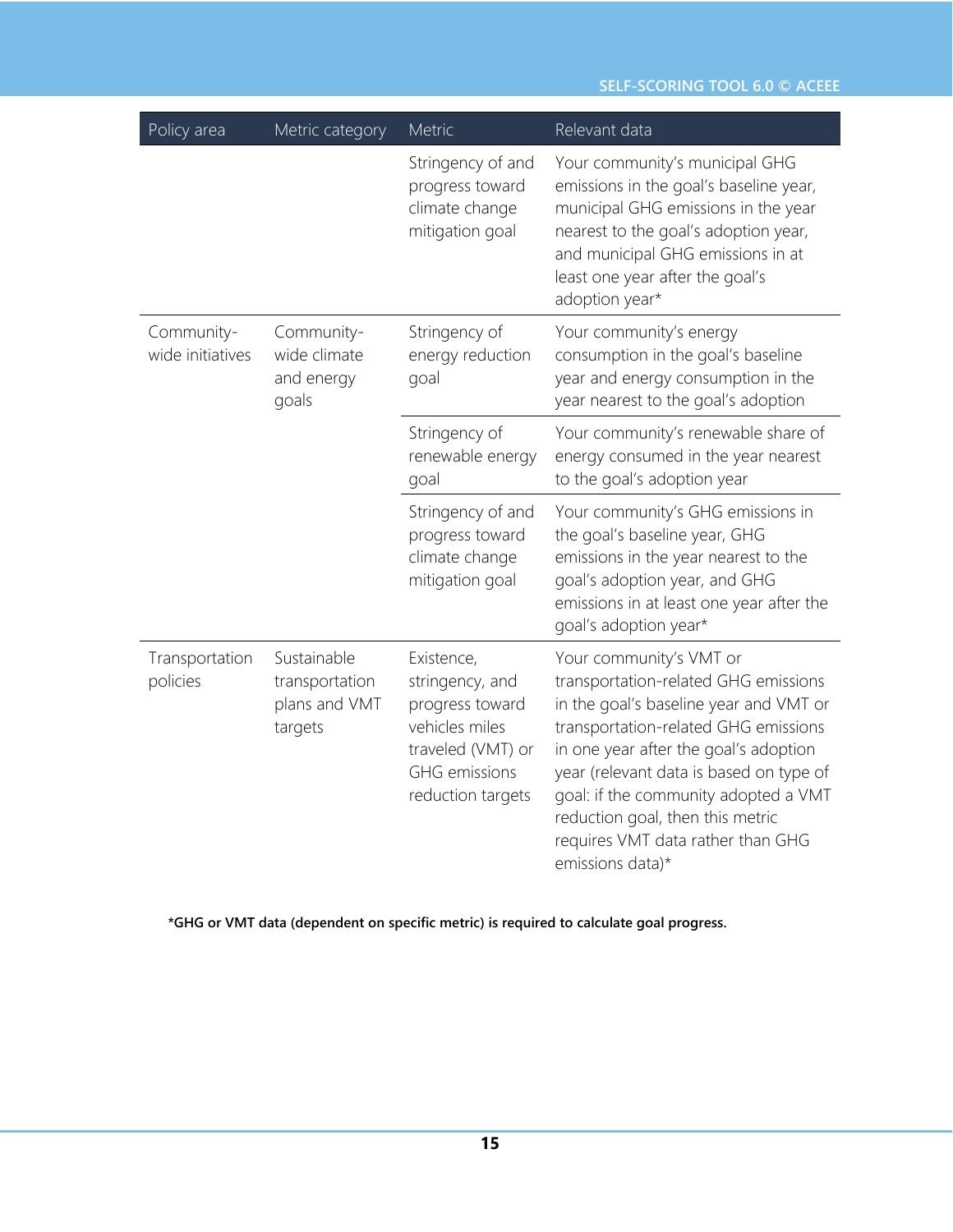## **ENGAGEMENT WITH VEHICLE FLEET MANAGER**

The city fleet manager will have information on procurement and construction policies, so we recommend engaging the fleet manager for that information. Table A4 lists the relevant data that may be found.

| Policy area                              | <b>Metric</b><br>category | <b>Metric</b>                 | Relevant data                                                                                                                                   |
|------------------------------------------|---------------------------|-------------------------------|-------------------------------------------------------------------------------------------------------------------------------------------------|
| Local<br>government<br>and<br>operations | Procurement               | Fleet procurement<br>policies | Your community's policies on efficient<br>fleet procurement                                                                                     |
|                                          | construction<br>policies  | Fleet composition             | The percentage of efficient vehicles<br>(i.e., hybrid, plug-in hybrid, battery<br>electric and fuel cell vehicles) in your<br>community's fleet |

#### **Table A4. Metrics and data related to city fleet manager engagement**

## **ENGAGEMENT WITH BUILDINGS DEPARTMENT STAFF**

The buildings department will have information on code adoption, compliance, and enforcement, so we recommend engaging the buildings department to acquire that information. Additional engagement or coordination beyond the buildings department may be necessary. Table A5 lists the relevant data that may be found.

| Policy area                  | <b>Metric</b><br>category   | <b>Metric</b>                                          | Relevant data                                                                                                                                                            |
|------------------------------|-----------------------------|--------------------------------------------------------|--------------------------------------------------------------------------------------------------------------------------------------------------------------------------|
| <b>Buildings</b><br>policies | Building code<br>adoption   | Residential and<br>commercial building<br>energy codes | Your community's authority to adopt<br>building energy codes, your<br>community's building energy code and<br>any local amendments                                       |
|                              |                             | Low-energy-use<br>requirements                         | Your community's energy requirements<br>for municipal, commercial, and/or<br>residential buildings, such as above-<br>code standards like LEED and ENERGY<br><b>STAR</b> |
|                              | Building code<br>compliance | City staffing                                          | The number of regular, full-time<br>employees whose primary duty is<br>energy code compliance                                                                            |

|  |  |  | Table A5. Metrics and data related to city buildings department engagement |
|--|--|--|----------------------------------------------------------------------------|
|  |  |  |                                                                            |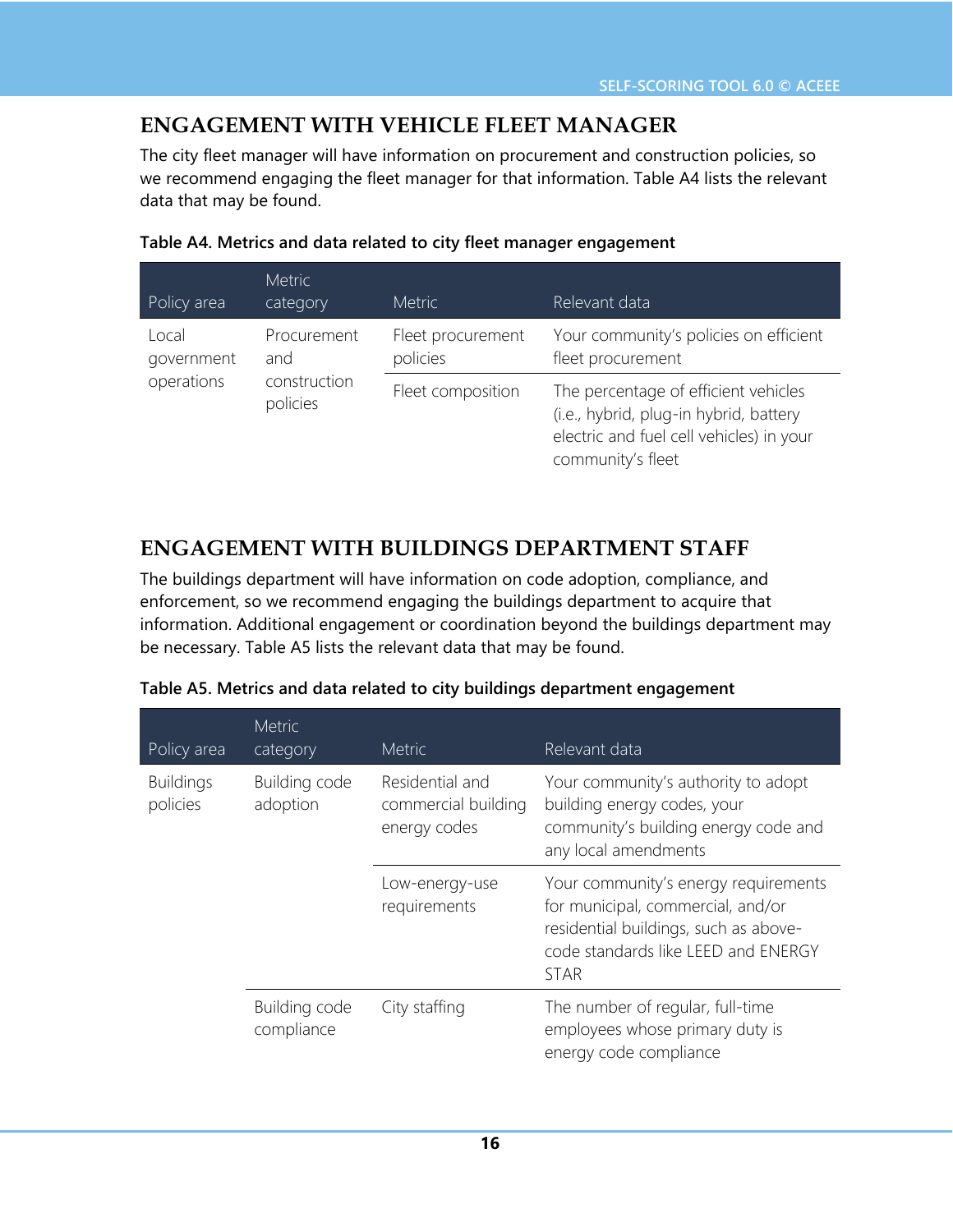| Policy area | <b>Metric</b><br>category | <b>Metric</b>            | Relevant data                                                                                                                          |
|-------------|---------------------------|--------------------------|----------------------------------------------------------------------------------------------------------------------------------------|
|             | and<br>enforcement        | Free upfront<br>support  | Your community's support for<br>developers, builders, or owners such as<br>workshops, trainings, or application<br>reviews             |
|             |                           | Compliance<br>strategies | Your community's mandatory<br>compliance verification strategies such<br>as plan reviews, field inspections, or<br>performance testing |

## **ZONING CODES**

Zoning codes can provide information on building and transportation policies. Additional engagement or coordination with community development or zoning staff may be necessary. Table A6 lists the relevant data that may be found.

| Table A6. Metrics and data related to zoning codes |  |  |  |
|----------------------------------------------------|--|--|--|
|----------------------------------------------------|--|--|--|

| Policy area                    | Metric category                        | Metric                                          | Relevant data                                                                                                                                                                                                                       |
|--------------------------------|----------------------------------------|-------------------------------------------------|-------------------------------------------------------------------------------------------------------------------------------------------------------------------------------------------------------------------------------------|
| Community-<br>wide initiatives | Mitigation of<br>urban heat<br>islands | Urban heat island<br>mitigation policies        | Your community's requirements or<br>incentives for green infrastructure,<br>permitting requirements for private<br>tree removal, and land conservation<br>policies such as transfer of<br>development rights and cluster<br>housing |
| <b>Buildings</b><br>policies   | Building energy<br>code adoption       | Renewable-ready<br>requirements                 | Your community's renewable-ready<br>requirements and applicable building<br>types                                                                                                                                                   |
|                                |                                        | EV-ready and EV<br>installation<br>requirements | Your community's EV-ready<br>requirements and applicable building<br>types                                                                                                                                                          |
| Transportation<br>policies     | Location<br>efficiency                 | Parking<br>requirements                         | Your community's minimum parking<br>requirements and applicable<br>zones/neighborhoods                                                                                                                                              |
|                                |                                        | Location-efficient<br>zoning codes              | Your community's location-efficient<br>zoning codes that may include<br>requirements like mixed-use zones<br>and increased density in city center or<br>around transit nodes                                                        |